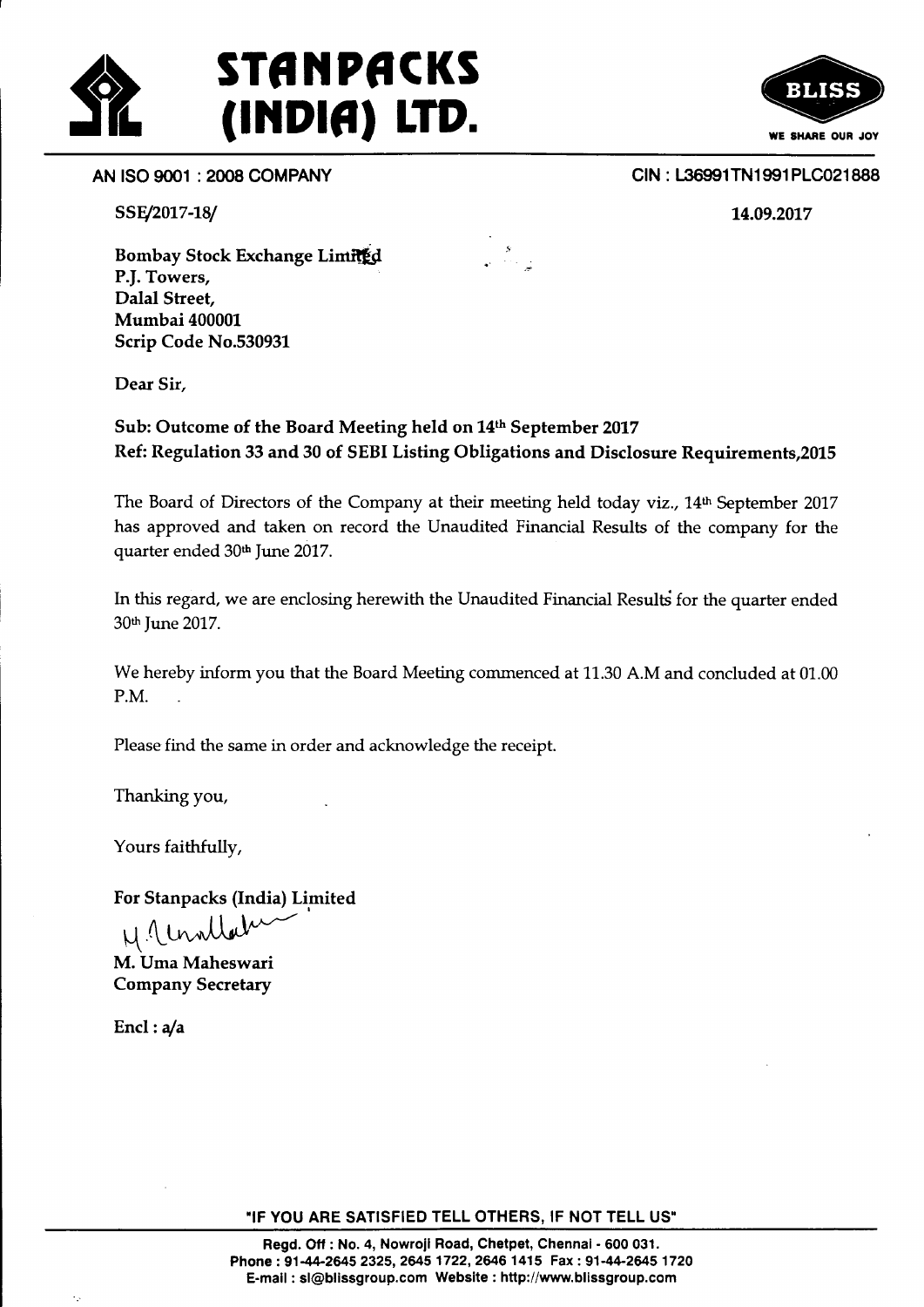| <b>Stanpacks (India) Limited</b> |                                                                                                           |                    |                        |
|----------------------------------|-----------------------------------------------------------------------------------------------------------|--------------------|------------------------|
|                                  | , wé<br>CIN - L36991TN1991PLC021888                                                                       |                    |                        |
|                                  | Regd Office: New No. 4, "S.K. Enclave" Nowroji Road, Chetpet, Chennai - 600031                            |                    |                        |
|                                  | Telephone No. 044-2645 1722; Fax:044-26451720; email id:info@blissgroup.com; Website - www.blissgroup.com |                    |                        |
|                                  |                                                                                                           |                    | Rs.in Lakhs except EPS |
|                                  | Statement of Unaudited Financial Results for the quarter ended 30th June 2017                             |                    |                        |
|                                  |                                                                                                           | Quarter Ended      |                        |
| sı                               | <b>Particulars</b>                                                                                        | Three months ended | Three months ended     |
| No                               |                                                                                                           | 30.06.2017         | 30.06.2016             |
|                                  |                                                                                                           | (Un-Audited)       | (Un-Audited)           |
| $\mathbf{1}$                     | <b>Revenue From Operations</b>                                                                            | 982.42             | 889.99                 |
| $\overline{c}$                   | Other Income                                                                                              | 0.30               | 0.09                   |
| 3                                | Total Income $(1+2)$                                                                                      | 982.72             | 890.08                 |
| 4                                | <b>Expenses</b>                                                                                           |                    |                        |
|                                  | (a) Cost of materials consumed                                                                            | 555.92             | 457,80                 |
|                                  | (b) Purchases of Stock-in-Trade                                                                           |                    |                        |
|                                  | (c) Changes in inventories of finished goods, Stock-in -Trade and                                         |                    |                        |
|                                  | work-in-progress                                                                                          | 54.85              | 101,22                 |
|                                  | (d)Employee benefits expense                                                                              | 45.25              | 40.07                  |
|                                  | (e) Finance costs                                                                                         | 66.49              | 66.33                  |
|                                  | (f) Depreciation and amortization expense                                                                 | 17.29              | 17.38                  |
|                                  | (g) Other expenses                                                                                        | 229.84             | 193.27                 |
|                                  | <b>Total Expenses</b>                                                                                     | 969.64             | 876.07                 |
|                                  | Profit/(loss) before from Ordinary activities before                                                      |                    |                        |
| 5                                | exceptional items and tax (3-4)                                                                           | 13.08              | 14.01                  |
| 6                                | <b>Exceptional Items</b>                                                                                  |                    |                        |
|                                  | Profit/(loss) from Ordinary activities before tax (5-6)                                                   |                    |                        |
| $\overline{7}$                   |                                                                                                           | 13.08              | 14.01                  |
| 8                                | Tax expense:                                                                                              |                    |                        |
|                                  | Profit (Loss) for the period from Ordinary activities after Tax                                           |                    |                        |
| 9                                | $(7-8)$                                                                                                   | 13.08              | 14.01                  |
| 10                               | <b>Other Comprehensive Income</b>                                                                         |                    |                        |
| 11                               | Total Comprehensive Income for the period                                                                 |                    |                        |
| 12 <sup>2</sup>                  | Profit (Loss) for the period (9+10+11)                                                                    | 13.08              | 14.01                  |
|                                  | Paid-up Equity Share Capital (Face Value of Rs 10/- each)                                                 | 609.60             | 609.60                 |
| 13.                              | Fannings non equity share (Rasic & Diluted)                                                               | 0.21               | 0.23                   |

 $\ddot{\phi}$ 

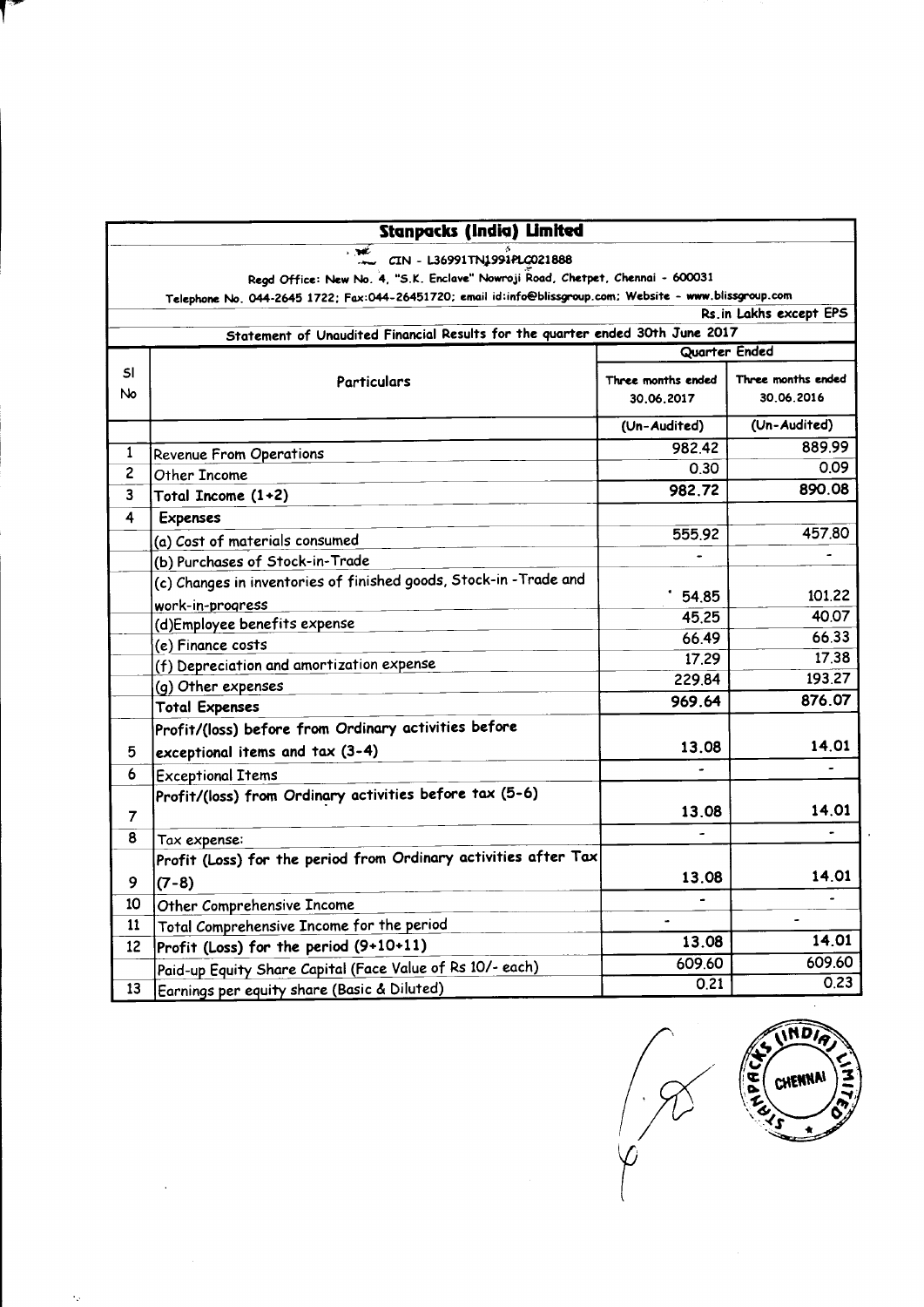| Notes: | The above financial results were reviewed and recommended by the audit committee and approved by       |  |  |  |
|--------|--------------------------------------------------------------------------------------------------------|--|--|--|
| 1.     | the Board of Directors at their meeting held on 14th September, 2017 and a limited review of the same  |  |  |  |
|        | has been carried out by the Statutory auditors of the company.                                         |  |  |  |
|        | The Company had adopted the Indian Accounting Standards (Ind AS) from 1st April 2017 and these         |  |  |  |
| 2.     | financial results have been prepared in accordiance with the Companies (Indian Accounting Standards)   |  |  |  |
|        | Rules, 2015 (Ind AS) prescribed under section 133 of the Companies Act 2013 and other accounting       |  |  |  |
|        | principles generally accepted in India.                                                                |  |  |  |
|        | The format of unaudited quarterly results as prescribed by SEBI'S Circular CIR/CFD/CMD/15/2015 dt      |  |  |  |
| 3      | 30th november 2015 has been modified to comply with the requirements of SEBI Circular dated 5th july   |  |  |  |
|        | 2016, Ind AS and Schedule III of the companies act, 2013                                               |  |  |  |
|        | The Ind AS compliant financial results for the corresponding quarter ended 30th June 2016 have been    |  |  |  |
|        | stated in terms of SEBI Circular CIR/CFD/FAC/62/2016 dt 5th july 2016. The financial results relating  |  |  |  |
|        | to the quarter ended 30th June 2016 under Ind AS have not been subjected limited review by the         |  |  |  |
| 4      | Statutory auditors of the Company. The Management has exercised due diligence and ensured that the     |  |  |  |
|        | financial results provide a true and fair view of its affairs in accordance with the Companies (Indian |  |  |  |
|        | Accountina Standards ) Rules 2015                                                                      |  |  |  |
|        | In the preparation of these Ind AS financial statements, several presentation differences between      |  |  |  |
| 5      | Previous GAAP and Ind AS has been made. These differences have no impact on Net Profit.                |  |  |  |
|        |                                                                                                        |  |  |  |
| 6      | The above unaudited financial results for the quarter ended 30.06.2017 are available in the company's  |  |  |  |
|        | website www.blissgroup.com and Bombay Stock Exchange website www.bseindia.com                          |  |  |  |
|        | <b>INDIA</b><br>for and on/behalf of the Board                                                         |  |  |  |
|        | $\mathbf{r}$                                                                                           |  |  |  |
|        | द<br>o<br>CHENNA                                                                                       |  |  |  |
|        | Gopinath G<br>Place : Chennai                                                                          |  |  |  |
|        | <b>Managing Director</b><br>Date : 14th September 2017                                                 |  |  |  |
|        |                                                                                                        |  |  |  |

 $\mathcal{L}^{\text{max}}_{\text{max}}$  and  $\mathcal{L}^{\text{max}}_{\text{max}}$ 

 $\mathcal{A}^{\mathcal{A}}$